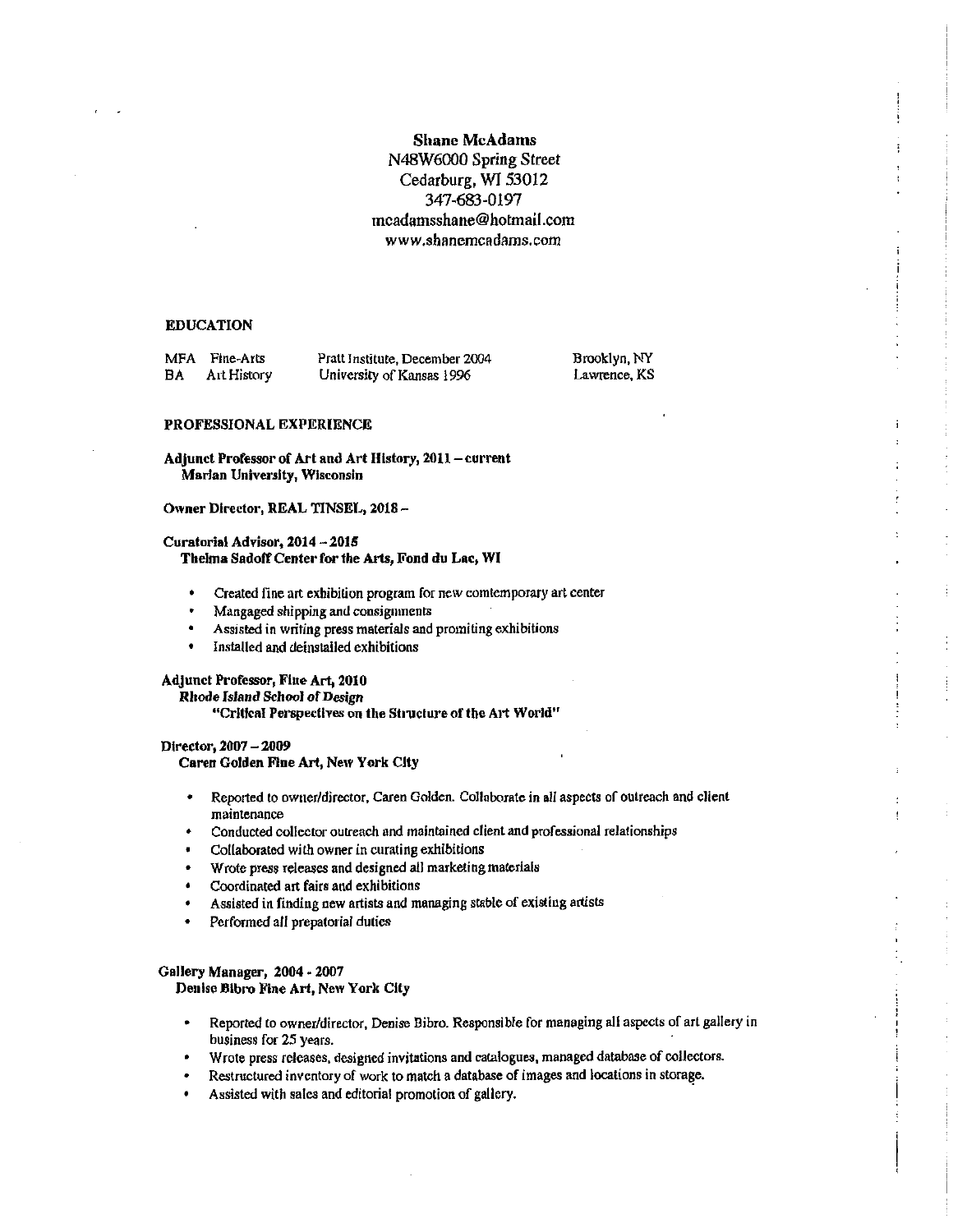Collaborated with Director in curating group exhibitions.

Perfonned all prepatorial and art-handling functions,

| 2004          | Pratt Institute, Brooklyn, NY - Art Handler/Gallery Coordinator.     |
|---------------|----------------------------------------------------------------------|
| 2003          | Walter Biggs, New York, NY - Studio Assistant to Artist.             |
| $2003 - 2004$ | Pratt Institute, Brooklyn, NY - Visiting Artist Lecture Coordinator. |
| $2002 - 2004$ | Pratt Institute, Brooklyn, NY - Graduate Gallery Coordinator.        |
| 2003          | Erin Parish, Brooklyn, NY - Studio Assistant to Artist.              |
| 2002          | Maggie Simonelli, New York, NY - Studio Assistant to Artist.         |
| $2000 - 2001$ | fd2s - Austin, TX - Web Design Coordinator.                          |
| $1997 - 2000$ | The Art Garden, Kansas City, MO - Gallery Director.                  |

#### TEACH1NG, LECTURES AND PANELS

Hi/Low/Middle", Museum of Wisconsin Art, Milwaukee, WI, April 2015 Visiting Lecture. University of Wisconsin, Milwaukee, Milwaukee, WI, April, 2015 Visitng Artist Lecture, Cleveland Institute of Art, Cleveland, OH, April 2015 Artiat Lcctute, Cedarburg Art Museum, Cedarburg, WI, October 2014 Visiting artist lecture, Univesity of Wisconsin at Stout Guest Lecture, Pratt Institute, Brooklyn, NY, 2009 Panelist, "A Career as <sup>a</sup> Curator or Critic," Maryland Inslitute College of Art, March <sup>2008</sup> Guest Critique. Cooper Union. New York, NY, Oetober 2006 Artist Lecture, Fairleigh Dickinson University, Hackensack, NJ. October 2006 Artist Lecture, Fairleigh Dickinson University, Hackensack, NJ, September 2006 Artist Lecturc, Fairieigh Dickinson University, Hackensack, NJ, Aprit 2006 Artist Lecture, Fairleigh Dickinaon Univergliy. Hackenaack, NJ, April 2006 Pratt Institute, Brooklyn. NY - Teaching Assistant. Advanced Drawing 2005 Pratt Institute, Brooklyn, NY -Teaching Assistant, Advanced Drawing II 2004 Pratt Institute, Brooklyn, NY - Guest Lecture. Painting Processes 2004 Austin Visual Arts Association Life Drawing Instruclor. <sup>2001</sup> - <sup>2002</sup>

## SELECTED PUBLICATIONS

"Alexander Herzog", *Milwaukee Journal Sentinel*. December 2015<br>"Tom Uttech: The Importance of Being Earnest," *Milwaukee Journal Sentinel*. December 2014 "Hating and Loving Mark di Suvero's, the Calling," Milwaukee Journal Sentinel, August 2014 "The Myth of the Tortured Artist," Daily Beast, January 2014 Thoughts from Across the Cultural Divide, Bad at Sports, 2012 - 2013 Review of "Making American Taste," The Brooklyn Rail, February 2012 "The Ecstasy of St. Herzog," The Brooklyn Rail, July/August 2011 Review of "(Un)Painted Paintings," at Dayan and Luxembourg, The Brooklyn Rail March 2011 "Exit from the Overpass," The Brooklyn Rail, March 2011 "That Barnett Newman "That "Onement" Painting is, Like, so 1948," The Brooklyn Rall, November 2010 "The Importance of Being Unimportant," The Brooklyn Rall, September 2009 "Today's Special: Saucy Curatorship and Tofu Art." The Brooklyn Rail, February 2009 Review of Mike Womack at ZieherSmith, The Brooklyn Rall, February 2009 "Cowless Cowboys Live Forever," The Brooklyn, Rail, November, 2008 Review of Alejandro Pereda at Magnan Projects. The Brooklyn Rail, October 2008 "The Olafur Eliasson Phenomenon," The Brooklyn Rail, September 2008 Interview with Aurel Schmidt. Art Voices, September 2008 Review of Darina Karpov at Pierogi, The Brooklyn Rail, July/August 2008 Review of Sterling Ruby at the Drawing Center, The Brooklyn Rail, March 2008 Review of Robert Jack at Josee Bienvenu, The Brooklyn Rail, February 2008 Manufacturing Dissent, The Brooklyn Rail, November, 2007 Art Basel 33 and Beyond. The Brooklyn Rail, July/August, 2007